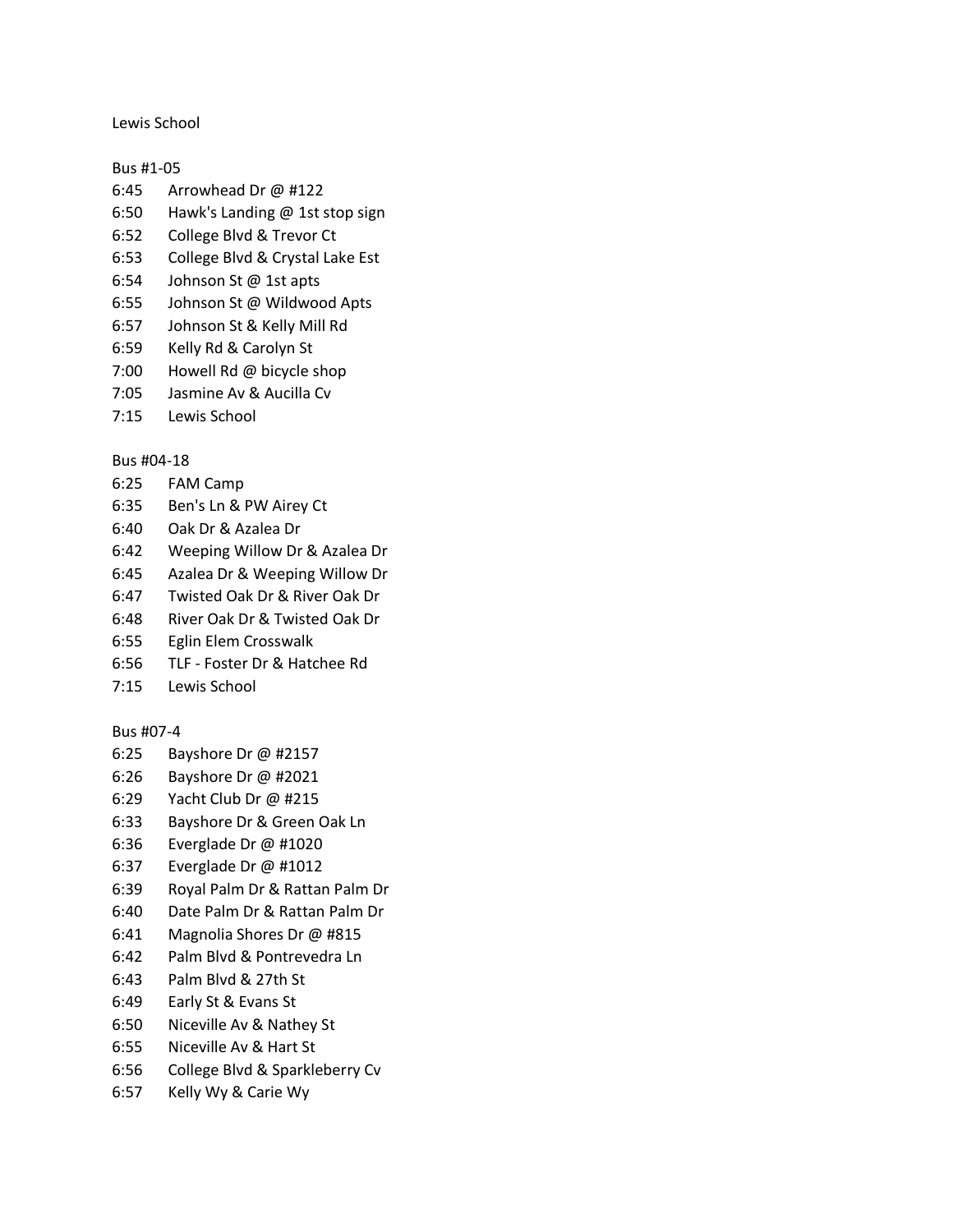- 6:58 Carie Wy & Kelly Wy
- 7:15 Lewis School

#### Bus #18-05

- 6:41 Cyrpess Rd & Dogwood Dr 1st shelter
- 6:42 Cypress Rd & Dogwood Dr 2nd shelter
- 6:44 Splash Dr & Maple Dr
- 6:46 Maple Dr & Splash Dr
- 6:47 Azalea Dr & Ash Dr
- 6:53 Magnolia Dr & Mangrove Dr
- 6:54 Magnolia Dr & Mangrove Dr
- 6:56 Youth Center
- 7:05 TLF Flagler Rd as needed
- 7:15 Lewis School

### Bus #21-03

- 6:45 N Bayshore Dr @ #1289
- 6:46 Magnolia Av & Edge Av
- 6:47 Edge Av & Washington Av
- 6:48 Edge Av & Eastview Av
- 6:49 Edge Av & Lee St
- 6:50 Edge Av & Southview Av
- 6:51 Edge Av & Westview Av
- 6:52 Westview Av & Glenview Av
- 6:53 Chicago Av @ #180
- 6:54 Okaloosa Av & Seminole Av
- 6:55 Seminole Av & Washington Av
- 6:58 Edge Av & Rockford St
- 6:59 Edge Av & Highland St
- 7:00 Chicago Av & Menzel St
- 7:01 Menzel St & Jackson Cir
- 7:03 Edge Av & Nordberg Av
- 7:15 Lewis School

# Bus #21-14

- 6:30 S Cedar Av & 31st St
- 6:33 St Andrews Dr & Coral Dr
- 6:34 Coral Dr & Surf Ln
- 6:35 Valparaiso Blvd & Linden Av
- 6:36 Valparaiso Blvd & Oak Av
- 6:37 13th St & Quincy Av
- 6:38 Sycamore Av @ #1725
- 6:39 Sycamore Av & 17th St
- 6:41 20th St & Oak Av